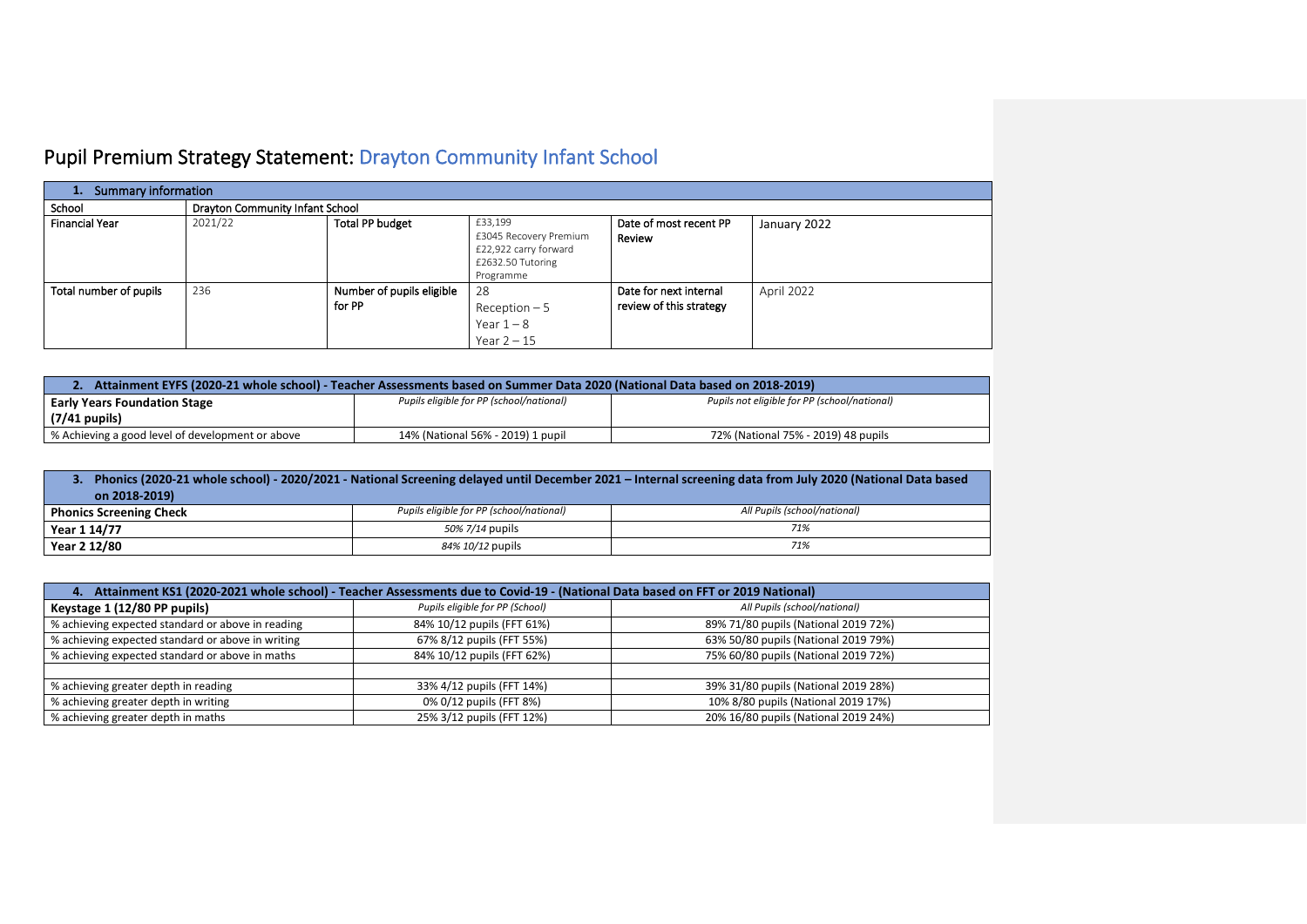| 5. Attendance 2020-2021 (excluding absences for Covid-19) |                                          |                                              |  |  |  |
|-----------------------------------------------------------|------------------------------------------|----------------------------------------------|--|--|--|
| All Pupils (231)                                          | Pupils eligible for PP (school/national) | Pupils not eligible for PP (school/national) |  |  |  |
| Attendance 96.89%                                         | 95.08% (33pupils)                        | 97.18% (198pupils)                           |  |  |  |
| Persistent Absence 6.5% 15/231 pupils                     | 15.2% 5/15 pupils                        | 5.1% 10/15                                   |  |  |  |

| <b>Current attainment</b>  |                                                                         |                     |               |            |            |               |            |                       |                       |                            |
|----------------------------|-------------------------------------------------------------------------|---------------------|---------------|------------|------------|---------------|------------|-----------------------|-----------------------|----------------------------|
| <b>KS1</b>                 |                                                                         |                     | <b>Y1</b>     |            |            | <b>Y2</b>     |            |                       | 2019 National average |                            |
| <b>Term</b>                |                                                                         | Mid                 | End           | End        | End        | Mid           | End        | End                   | KS1                   | Non-Disadvantaged          |
|                            |                                                                         | <b>Term</b>         | <b>Aut 21</b> | Spr 22     | <b>Sum</b> | <b>Term</b>   | Aut        | Spr 22                | <b>SATs</b>           | (Disadvantaged)            |
|                            |                                                                         | Aut21               |               |            | 22         | <b>Aut 21</b> | 21         |                       |                       |                            |
| <b>Number of PP Pupils</b> |                                                                         |                     | 8             |            |            |               | 15         |                       |                       |                            |
|                            | % on track to achieving expected standard in reading, writing and maths |                     | $63\%$ (5)    |            |            |               | 60%        |                       |                       |                            |
|                            |                                                                         |                     |               |            |            |               | (9)        |                       |                       |                            |
|                            | % on track to achieving expected standard in reading                    |                     | $63\%$ (5)    |            |            |               | 60%        |                       |                       |                            |
|                            |                                                                         |                     |               |            |            |               | (9)        |                       |                       |                            |
|                            | % on track to achieving the expected standard in writing                |                     | $63\%$ (5)    |            |            |               | 60%        |                       |                       |                            |
|                            |                                                                         |                     |               |            |            |               | (9)        |                       |                       |                            |
|                            | % on track to achieving the expected standard in maths                  |                     | $63\%$ (5)    |            |            |               | 67%        |                       |                       |                            |
|                            |                                                                         |                     |               |            |            |               | (10)       |                       |                       |                            |
|                            | % on track to achieving the expected phonics standard                   |                     | $13\%$ (1)    |            |            |               | 80%        |                       |                       |                            |
|                            |                                                                         |                     |               |            |            |               | (12)       |                       |                       |                            |
| <b>EYFS</b>                |                                                                         | <b>YR</b>           |               |            |            |               |            | 2019 National average |                       |                            |
| <b>Term</b>                |                                                                         | <b>Start Aut 21</b> |               | End Aut 21 |            | End Spr 22    |            | <b>GLD</b>            |                       | for non-FSM Pupils (FSM    |
| <b>Number of PP Pupils</b> |                                                                         | 1                   |               | 5.         |            |               |            |                       |                       | Pupils)                    |
|                            | % on track to achieving a Good Level of Development                     | 0%                  |               | 20%        |            |               |            |                       |                       |                            |
| <b>Attendance</b>          |                                                                         |                     |               |            |            |               |            |                       |                       |                            |
| <b>Term</b>                | End Aut 21                                                              |                     | End Spr 22    |            |            |               | End Sum 22 |                       |                       | 2018-2019 National         |
|                            |                                                                         |                     |               |            |            |               |            |                       |                       | average for non-FSM        |
|                            |                                                                         |                     |               |            |            |               |            |                       |                       | <b>Pupils (FSM Pupils)</b> |
| <b>Attendance %</b>        | 94.45%                                                                  |                     |               |            |            |               |            |                       |                       | 96.1                       |

| Barriers to future attainment (for pupils eligible for PP, including high ability)              |
|-------------------------------------------------------------------------------------------------|
| <b>In-school barriers</b> (issues to be addressed in school, such as poor oral language skills) |
| Speech and language of PP pupils on entry to school is significantly low                        |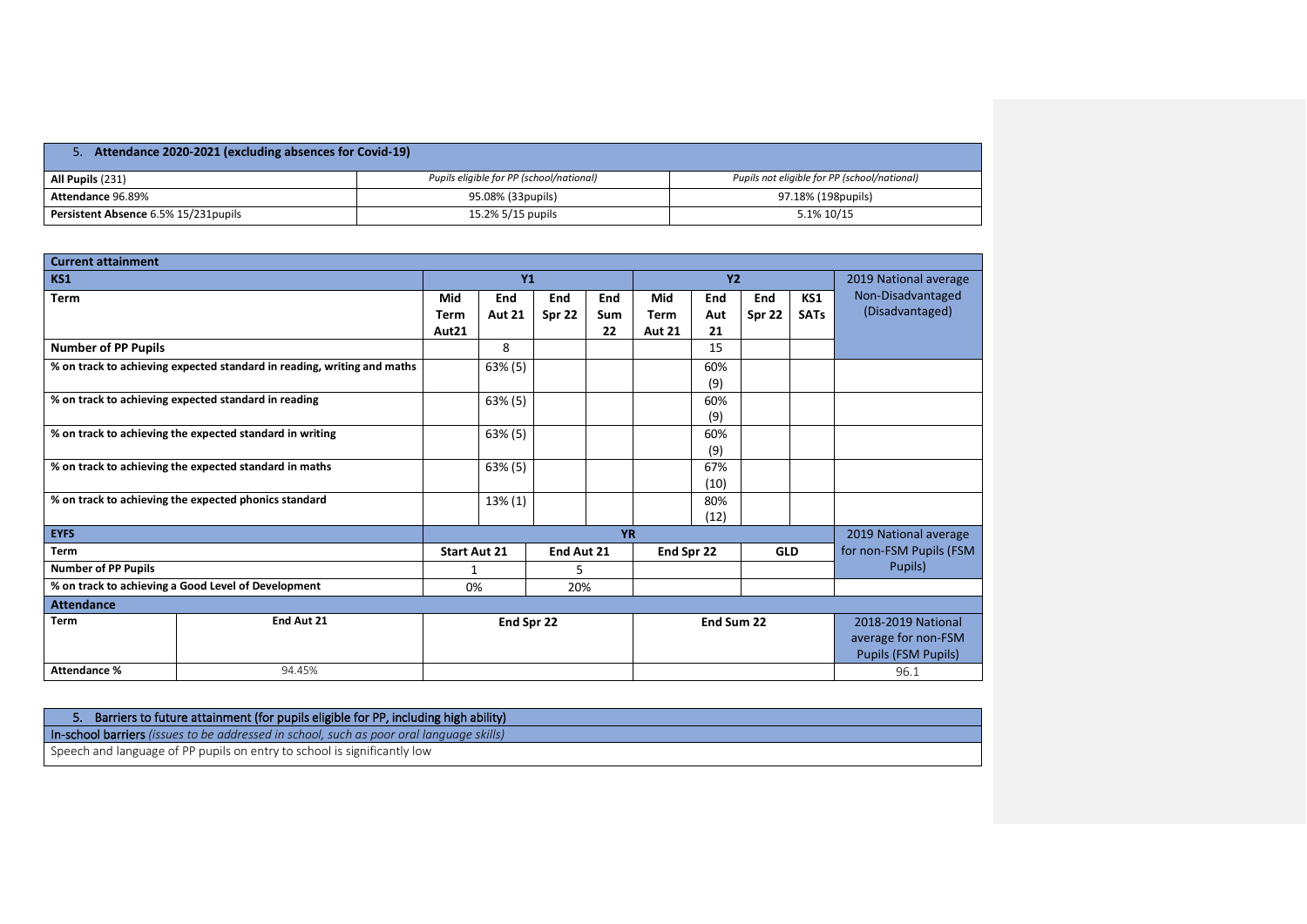Engagement of children where social, emotional and economic barriers exit

Regulation of emotions and behaviours, impacting on learning for themselves and others

Low level of literacy levels, impacting on ability to access the wider curriculum

External barriers *(issues which also require action outside school, such as low attendance rates)*

Attendance and punctuality of some PP pupils is poor. This can be due to limited family support for parents, parents' mental health and/or inconsistent routines at home Lack of wider experiences and access to extracurricular activities

| <b>Desired outcomes</b>                                                                                                                                                                                                                                                                                                                                                                                                                                                               |                                                                                                                                                            |
|---------------------------------------------------------------------------------------------------------------------------------------------------------------------------------------------------------------------------------------------------------------------------------------------------------------------------------------------------------------------------------------------------------------------------------------------------------------------------------------|------------------------------------------------------------------------------------------------------------------------------------------------------------|
| Desired outcomes and how they will be measured                                                                                                                                                                                                                                                                                                                                                                                                                                        | Success criteria                                                                                                                                           |
| % of PP pupils leaving EYFS with a GLD to be in line with their peers<br>Measured - end of term assessments the class teacher, scrutinised and discussed in pupil progress<br>meetings with Deputy and Head of School. Deputy and Head of School to meet termly to discuss<br>progress and next steps.                                                                                                                                                                                | % or higher PP pupils to achieve a GLD at the end of EYFS<br>The gap between PP and non-PP pupils in speech and language<br>development narrows.           |
| <b>Autumn Review:</b>                                                                                                                                                                                                                                                                                                                                                                                                                                                                 |                                                                                                                                                            |
| <b>Autumn Review:</b>                                                                                                                                                                                                                                                                                                                                                                                                                                                                 |                                                                                                                                                            |
| Baseline assessment suggests that 20% of pupil premium will achieve the GLD<br>Class teachers have allocated to intervention and phonic groups. Low attendance has been addressed by<br>partnership head and support/monitoring is in place. Emotional support is provided by the class staff and<br>PSA for the children and the families where there is distress in the family causing a barrier to attendance<br>and learning. Daily support with phonics, reading. PLPs in place. |                                                                                                                                                            |
| % of PP pupils achieving the expected standard in phonics in year 1 to be in line with peers and national<br>Measured - end of term assessments the class teacher, scrutinised and discussed in pupil progress<br>meetings with deputy and partnership deputy. Deputies and head to meet termly to discuss progress<br>and next steps.                                                                                                                                                | 71% (National 2019) or more of PP pupils to achieve the phonics<br>standard at the end of Year 1                                                           |
| <b>Autumn Review:</b><br>7/14 (50%) on target to achieve the phonics test.<br>Little Wandle new and becoming embedded. Phonic packs in place for the children that need.<br>Phonics intervention daily.                                                                                                                                                                                                                                                                               |                                                                                                                                                            |
| PP pupils to achieve as well as their peers in reading, writing and mathematics at the end of KS1,<br>Measured - end of term assessments the class teacher, scrutinised and discussed in pupil progress<br>meetings with Deputy and Head of School. Deputy and Head of School to meet termly to discuss                                                                                                                                                                               | 61% (2020 FFT) or more of PP pupils to achieve ARE in reading at the<br>end of KS1<br>55% (2020 FFT) or more of PP pupils to achieve ARE in writing at the |
| progress and next steps.                                                                                                                                                                                                                                                                                                                                                                                                                                                              | end of KS1                                                                                                                                                 |
| <b>Autumn Review:</b>                                                                                                                                                                                                                                                                                                                                                                                                                                                                 | 62% (2020 FFT) or more of PP pupils to achieve ARE in maths at the                                                                                         |
| Intervention in place for those not on track to achieve the expected standard                                                                                                                                                                                                                                                                                                                                                                                                         | end of KS1                                                                                                                                                 |
| intervention Book (daily to record interventions)                                                                                                                                                                                                                                                                                                                                                                                                                                     |                                                                                                                                                            |
| Reading Unlocked                                                                                                                                                                                                                                                                                                                                                                                                                                                                      |                                                                                                                                                            |
| Phonic Pack                                                                                                                                                                                                                                                                                                                                                                                                                                                                           |                                                                                                                                                            |
| Handwriting Intervention                                                                                                                                                                                                                                                                                                                                                                                                                                                              |                                                                                                                                                            |

**nted [DN1]:** should this be reading writing and

**Commented [DN2R1]:** [@Headofschool -](mailto:headofschoolnians@istnorfolk.co.uk) Nightingale ursery School @Deputy - [Drayton Infant School](mailto:deputydrayton@istnorfolk.co.uk)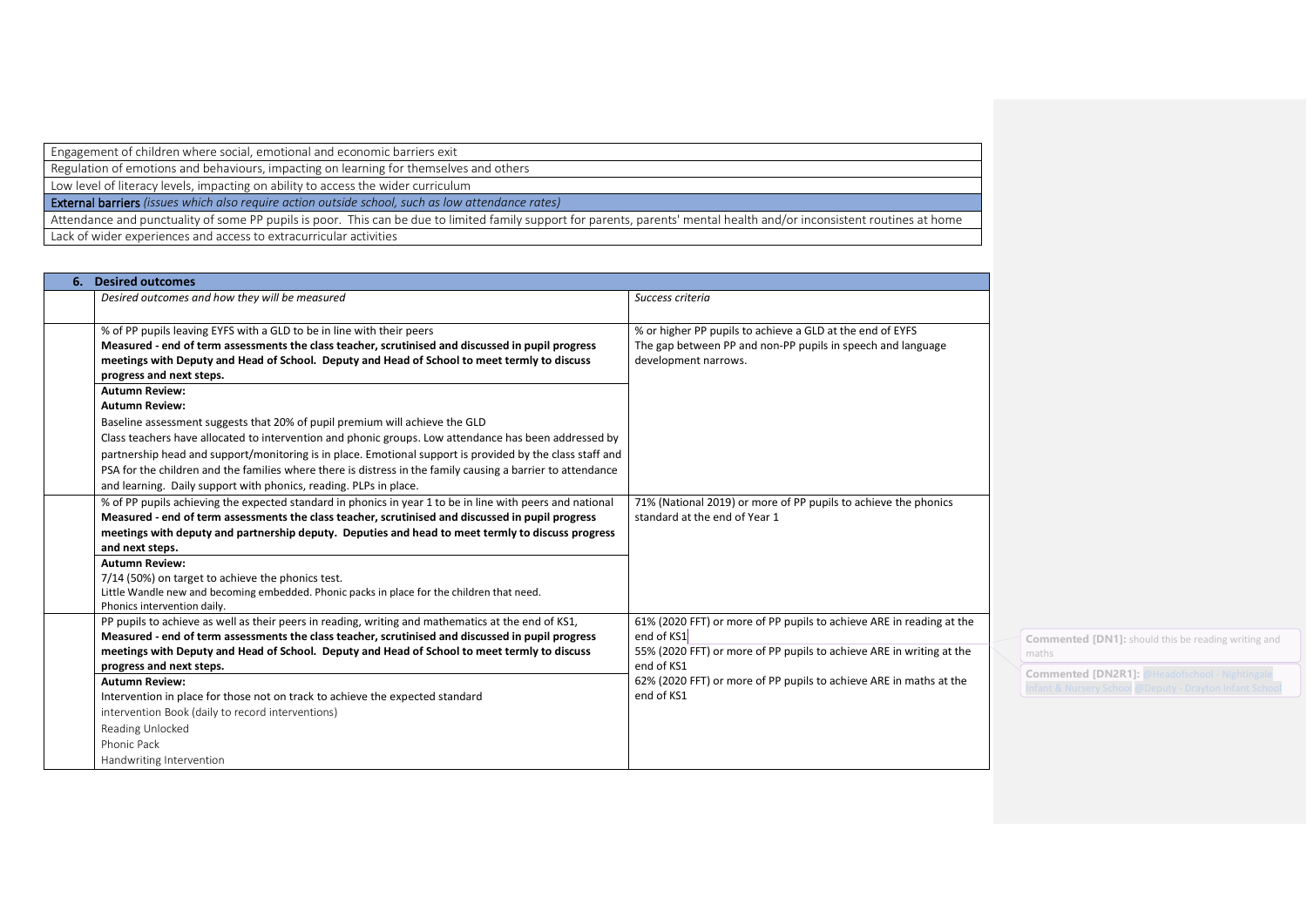| Reading intervention all in place for those that need                                                           |                                                                             |
|-----------------------------------------------------------------------------------------------------------------|-----------------------------------------------------------------------------|
| Despite children's social, emotional and economic barriers, children will attain well and make good             | Pupils will attain as well as their peers in all areas of learning and will |
| progress in all areas of their learning. Children will be actively engaged in their learning.                   | be engaged in all areas of the curriculum                                   |
| Measured - end of term assessments the class teacher, scrutinised and discussed in pupil progress               |                                                                             |
| meetings with deputy and partnership deputy. Deputies and head to meet termly to discuss progress               |                                                                             |
| and next steps.                                                                                                 |                                                                             |
| <b>Autumn Review:</b>                                                                                           |                                                                             |
| All emotional and economic barriers are being addressed school wide. Children are being rewarded for            |                                                                             |
| actively engaging in their learning. Elsa and Brick in place and social and emotional group work with Loo Cross |                                                                             |
| weekly our psa.                                                                                                 |                                                                             |
| Marking and feedback policy is being reviewed to include marking of 'soft skills'.                              |                                                                             |
| Attendance of PP children is in line with peers and at or above national.                                       | PP pupils will attend as well as their peers which will be in line with or  |
| Measured - end of half term attendance monitoring by Head of School. Fortnightly DSL meetings with              | above national.                                                             |
| all DSLs where attendance concerns are discussed and actions put into place. Low attendance dealt               |                                                                             |
| with in line with attendance policy.                                                                            |                                                                             |
| <b>Autumn Review:</b>                                                                                           |                                                                             |
| 95.8%                                                                                                           |                                                                             |
| 5 children have persistent absence. Attendance letters have been sent. Teachers monitor closely and             |                                                                             |
| inform SLT. Meetings held with parents of those with high absence                                               |                                                                             |
| Increased access to enrichment activities during the school day and after school                                | Pupils are offered and take up a range of activities both during the        |
| Registers from clubs and events. Pupil voice to collect data for clubs/events taken outside of school.          | school day and after school.                                                |
| <b>Autumn Review:</b>                                                                                           |                                                                             |
| Club being accessed by identified families. Further invites to be offered for Spring Term.                      |                                                                             |
| Children have written own values and created animals to represent                                               |                                                                             |
| The acorns values have been established and embedded into school life and the children and staff live by        |                                                                             |
| them.                                                                                                           |                                                                             |
| Higher rates of parental engagement through home reading, parent information events and family                  | PP pupils to read regularly at home with their families. Parents of PP      |
| learning sessions.                                                                                              | pupils to attend parent information events, online workshops and            |
| Gaining voice of parents through surveys and feedback at events.                                                | family learning sessions in school                                          |
| <b>Autumn Review:</b>                                                                                           |                                                                             |
| Parent Forum has been established and through discussion in meetings and collecting feedback from               |                                                                             |
| parents is being the voice of the parental community at Drayton                                                 |                                                                             |
| The parents are asked to consider the needs of our school community                                             |                                                                             |
|                                                                                                                 |                                                                             |

| <b>Planned expenditure</b> |                                                                                                                                                                                      |                                                               |                                            |  |  |  |
|----------------------------|--------------------------------------------------------------------------------------------------------------------------------------------------------------------------------------|---------------------------------------------------------------|--------------------------------------------|--|--|--|
|                            | Academic year 2020/21                                                                                                                                                                |                                                               |                                            |  |  |  |
|                            | The priorities below enable schools to demonstrate how they are using the pupil premium to improve classroom pedagogy, provide targeted support and support whole school strategies. |                                                               |                                            |  |  |  |
|                            | Action                                                                                                                                                                               | <b>Objective</b>                                              | <b>Amount allocated</b>                    |  |  |  |
| А.                         | ELSA intervention – total of 2 hours per week from trained TA                                                                                                                        | To increase the % of pp pupils achieving GLD or higher at the | Total spend on support staff hours £43,685 |  |  |  |
|                            |                                                                                                                                                                                      | end of EYFS so it is in line with peers and national.         |                                            |  |  |  |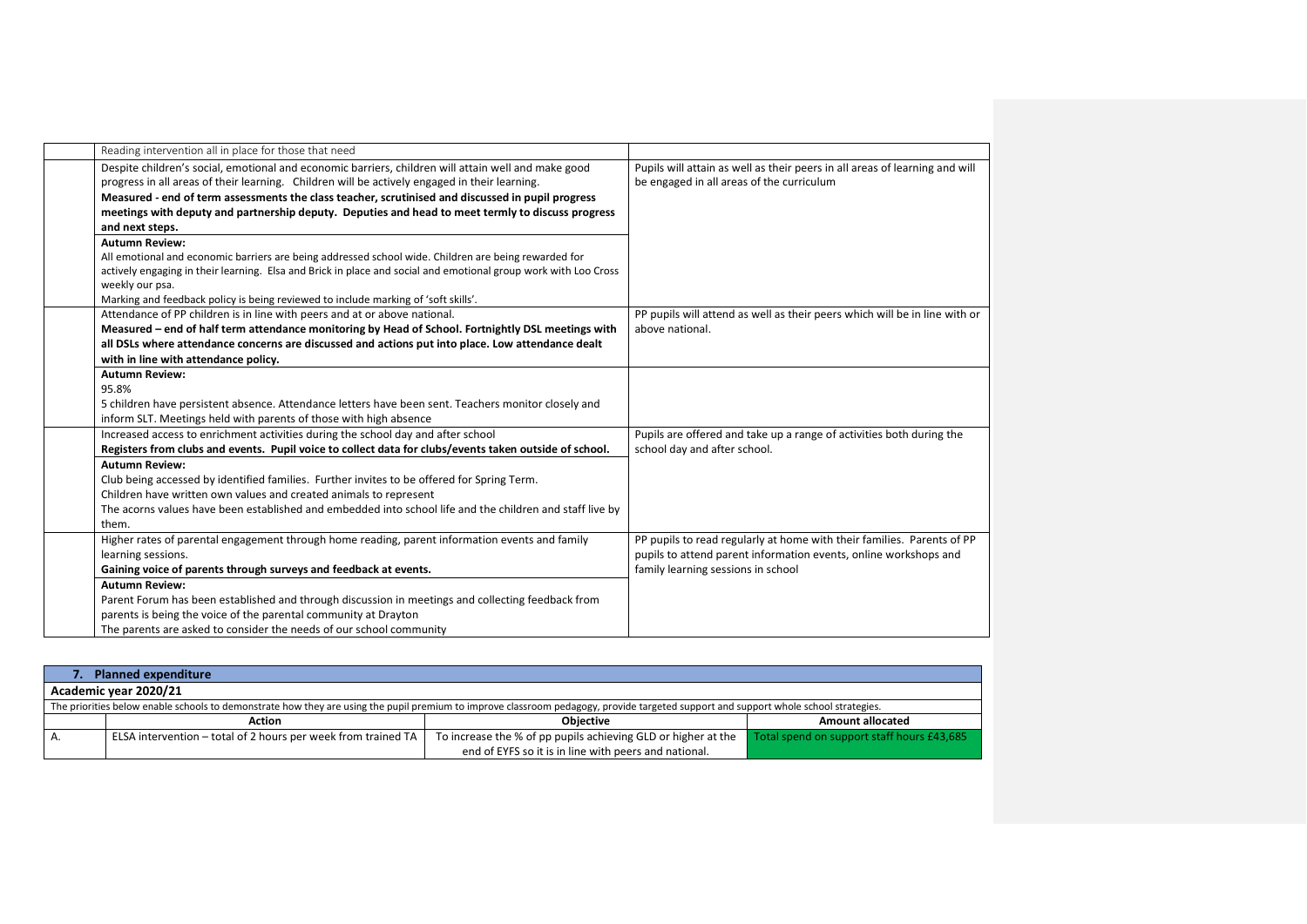|    | 15 hours tutoring time for identified children during the<br>Spring term                                              |                                                                                                                                | 25% towards Tutoring Programme Funding<br>$-$ total £877.50      |
|----|-----------------------------------------------------------------------------------------------------------------------|--------------------------------------------------------------------------------------------------------------------------------|------------------------------------------------------------------|
| В. | 15 hours tutoring time for identified children during the<br>Spring term                                              | To increase the % of pp pupils achieving the phonics standard<br>at the end of Year 1 so it is in line with peers and national | 25% towards Tutoring Programme Funding<br>$-$ total £877.50      |
|    | Additional Phonics interventions in each year group                                                                   |                                                                                                                                | Total spend on support staff hours £43,685                       |
|    | Development of library for use in school and out of school<br>hours for families                                      |                                                                                                                                | £3000 + contribution from Friends and grant<br>application       |
|    | Additional phonic books and resources to support home<br>learning                                                     |                                                                                                                                | £2500                                                            |
| C. | 15 hours tutoring time for identified children during the<br>Spring term                                              | To improve outcomes for reading and writing for PP pupils so<br>the gap with them and their peers reduces.                     | 25% towards Tutoring Programme Funding<br>$-$ total £877.50      |
|    | Additional Phonics interventions in each year group                                                                   |                                                                                                                                | Total spend on support staff hours £43,685                       |
|    | New phonics programme implemented in school - training<br>for all staff                                               |                                                                                                                                | <b>CPD hours allocated</b><br>-Cost of The Little Wandle- £1,250 |
|    | Training for parents online for phonics                                                                               |                                                                                                                                | No cost                                                          |
| D. | Use of Family Matters (YMCA) in supporting families and<br>individuals                                                | Improve engagement of children where social emotional and<br>economic barriers exist                                           | 5% of Schools Management Fee for<br>purchasing of points - £2362 |
|    | Brick Club intervention run by 2 TAs                                                                                  |                                                                                                                                | Total spend on support staff hours £43,685                       |
|    | Promotion of healthy eating, tables manners & conversation<br>-2 adults eating with the children each day in the hall |                                                                                                                                | Duty lunch - £456 x2                                             |
|    | Creation of emotional literacy library                                                                                |                                                                                                                                | £435                                                             |
| Ε. | PSA support for families where attendance is low and/or                                                               | Improve PA, punctuality and all attendance for PP pupils.                                                                      | 13.5 hours of PSA salary - (included in total                    |
|    | punctuality is poor                                                                                                   |                                                                                                                                | support staff coasts)                                            |
|    | PSA supporting settling in the morning through morning                                                                |                                                                                                                                |                                                                  |
|    | playground duty, early group and breakfast provision                                                                  |                                                                                                                                |                                                                  |
| F. | Planned enrichment activities provided at lunch times for                                                             | All PP children to take part in a range of enrichment and                                                                      | MSA - (included in total support staff costs)                    |
|    | identified groups by additional MSA                                                                                   | extracurricular activities across the year, both in and out of                                                                 |                                                                  |
|    | Provide subsidised school visits/in school events/after school                                                        | school                                                                                                                         | £1000                                                            |
|    | clubs 50% for all PP pupils                                                                                           |                                                                                                                                |                                                                  |
|    | Provide subsidised after school clubs for all PP pupils                                                               |                                                                                                                                |                                                                  |
|    | Music tuition from specialist                                                                                         |                                                                                                                                | TBC (£645 allocated)                                             |
| G. | Parent support advisor to continue to reach out to vulnerable                                                         | Engagement of children and families where social and                                                                           | 50% of Partnership PSA salary - (included in                     |
|    | families and provide a daily drop in service                                                                          | emotional and economic barriers exist                                                                                          | total support staff costs)                                       |
|    | Solihull training from Partnership PSA for identified parents,                                                        |                                                                                                                                | Solihull training in PSA hours                                   |
|    | online workshops for phonics, writing and maths                                                                       |                                                                                                                                | Maths & English leads holding maths,                             |
|    | Partnership PSA 1 day per week                                                                                        |                                                                                                                                | reading and writing cafes                                        |